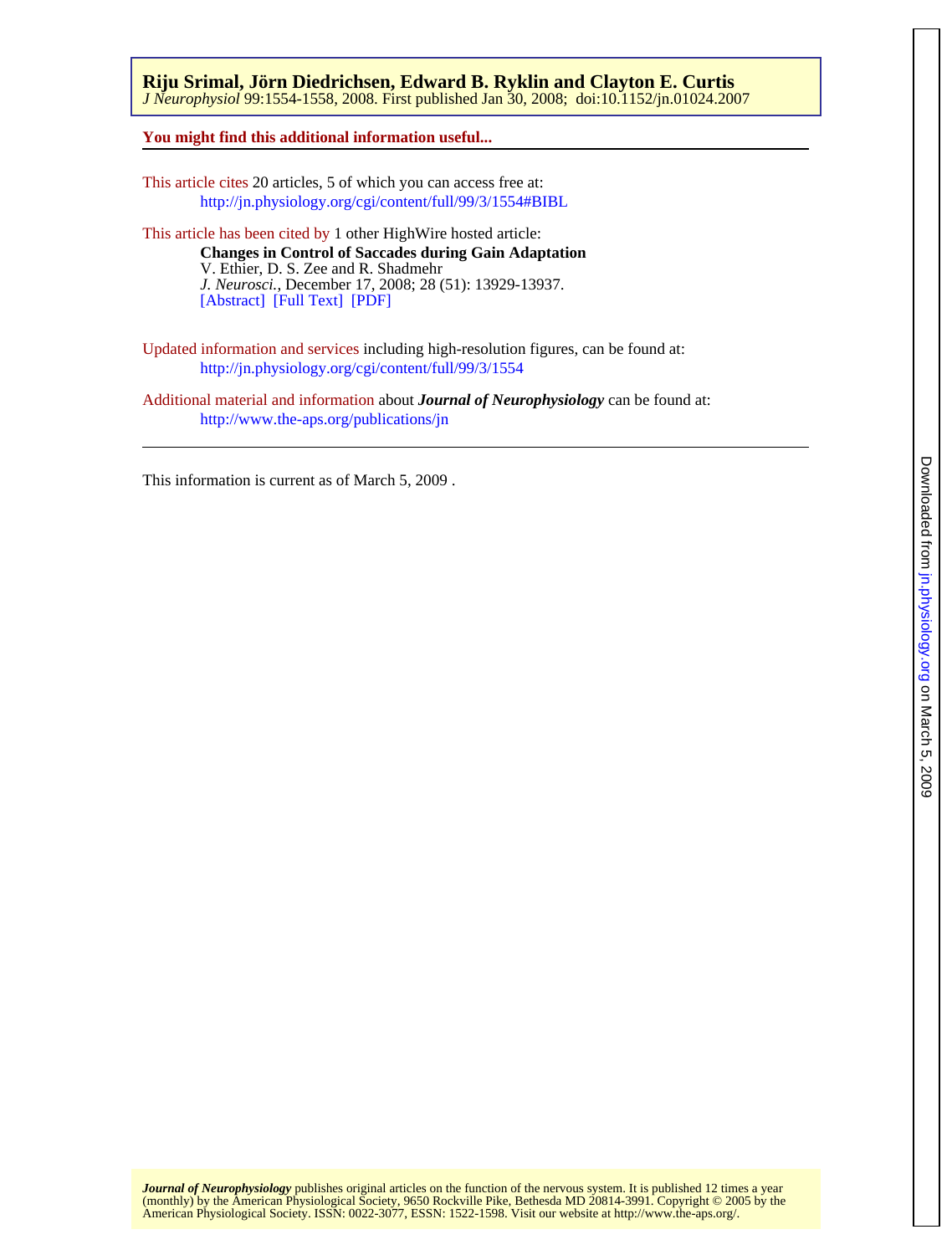# Obligatory Adaptation of Saccade Gains

# **Riju Srimal,<sup>1</sup> Jörn Diedrichsen,<sup>3</sup> Edward B. Ryklin,<sup>1</sup> and Clayton E. Curtis<sup>1,2</sup>**

<sup>2</sup>Department of Psychology and <sup>1</sup>Center for Neural Science, New York University, New York City, New York; and <sup>3</sup>School of Psychology, *Adeilad Brigantia, University of Wales Bangor, Gwynedd, United Kingdom*

Submitted 14 September 2007; accepted in final form 25 January 2008

**Srimal R, Diedrichsen J, Ryklin EB, Curtis CE.** Obligatory adaptation of saccade gains. *J Neurophysiol* 99: 1554 –1558, 2008. First published January 30, 2008; doi:10.1152/jn.01024.2007. We tested the hypothesis that saccade gains adapt to minimize error between the visual target and the saccade endpoint of every saccade we make even when the errors on sequential saccades are not directionally consistent. We utilized a state-space model that estimated the degree to which saccade gains were modified by the magnitude and direction of errors made on the previous trial. Importantly, to show that learning did not depend on the accumulation of directionally consistent errors, we fit the model to saccades made to targets that were displaced in a random direction during the saccade, thereby inducing errors with directions that were not sequentially the same. Saccade gains clearly adapted on a trial-by-trial basis despite that the perturbations were random, and the average amount of learning per trial was of similar magnitude as that found in a constant displacement of the target. These results indicate that saccade adaptation is a rapid and obligatory process that does not require conscious awareness.

### INTRODUCTION

Saccades are ballistic eye movements that shift the point of gaze to a new location that is the goal of visual exploration. They are highly accurate despite being too rapid  $(\sim 20 \text{ ms for})$ small saccades) to be influenced by visual feedback (retinal processing time:  $\sim$ 20–30 ms). Therefore the trajectory of the saccade is programmed prior to its initiation. Within the oculomotor system, the motor programs issued given the position of the visual target on the retina remain accurate in the face of fatigue, injury and aging. Such plasticity emerges through motor learning mechanisms that continually adapt the system to new sensorimotor transformations.

*Saccade adaptation*, as it is called, can be studied in the laboratory by slightly displacing the visual target while the saccade is in flight. Following the saccade, the system perceives an error or mismatch between the position of gaze and the visual target. This error induces new motor learning. Since people are effectively blind while a saccade is in flight, subjects are unaware of the shift but nevertheless do adapt the gain of saccades to match the displaced target over time (McLaughlin 1967). Subjects are presented with blocks of trials where the target is consistently displaced and adaptation follows a characteristic profile depending on whether the target was displaced to a greater (forwardstepped) or lesser (back-stepped) eccentricity. The gain changes slowly and exponentially, reaching its maximum by 30 – 60 trials in humans (Deubel et al. 1986; Frens and van Opstal 1994; Hopp and Fuchs 2004; Watanabe et al. 2003) and 100-800 trials in monkeys (Hopp and Fuchs 2004; Straube et al. 1997) for backstepped targets. The amount of adaptation is quantified by comparing the gain values before and after the block of displaced targets. The McLaughlin paradigm has been useful to researchers interested in measuring the final cumulative amount of motor learning. However, the consistent error from trial to trial (e.g., always back-stepped by 10%) confounds our ability to distinguish between competing learning mechanisms. Specifically, learning may operate at a very fast time scale, following every saccade that is inaccurate. Alternatively, learning may occur slowly and only after the system experiences directionally similar errors over a number of instances. To distinguish between these hypotheses, we measured the degree to which saccade gains were modified by errors made on the previous trial. Importantly, to show that learning did not depend on the accumulation of directionally consistent errors, we modified the classic McLaughlin paradigm such that saccades were made to targets that were displaced in a random direction during the saccade, thereby inducing errors with directions that were not sequentially consistent.

We fit a state-space model based on computational models of motor control to estimate the amount of learning on a trial-by-trial basis (Diedrichsen et al. 2005; Donchin et al. 2003; Thoroughman and Shadmehr 2000). These models explain how motor systems maintain fast and accurate movements despite the slow and unreliable nature of biological feedback (Kawato 1999; Wolpert and Kawato 1998). In the case of saccade adaptation, an inverse dynamics model computes the motor command necessary to generate the desired saccade. An efference copy of the motor command is sent to a forward model, which predicts the sensory error given the current state of the system and the perturbation to the system. This error is weighted by a learning parameter to form the teaching signal that trains the inverse dynamics model to produce an updated motor command.

# METHODS

### *Subjects*

Twelve healthy individuals (8 female, 4 male; 9 right-handed, 2 left-handed, 1 ambidextrous; ages between 18 and 39) gave written informed consent according to procedures approved by the human subjects Institutional Review Board at New York University, and were paid for participation.

# *Oculomotor and stimulus procedures*

Subjects were seated in a darkened room 57 cm from a monitor  $(37 \times 30 \text{ cm})$  with their heads stabilized via a chin rest. Eye position

Address for reprint requests and other correspondence: C. E. Curtis, Department of Psychology and Center for Neural Science, New York University, 6 Washington Place, New York, NY 10003 (E-mail: clayton.curtis@nyu.edu).

The costs of publication of this article were defrayed in part by the payment of page charges. The article must therefore be hereby marked "*advertisement*" in accordance with 18 U.S.C. Section 1734 solely to indicate this fact.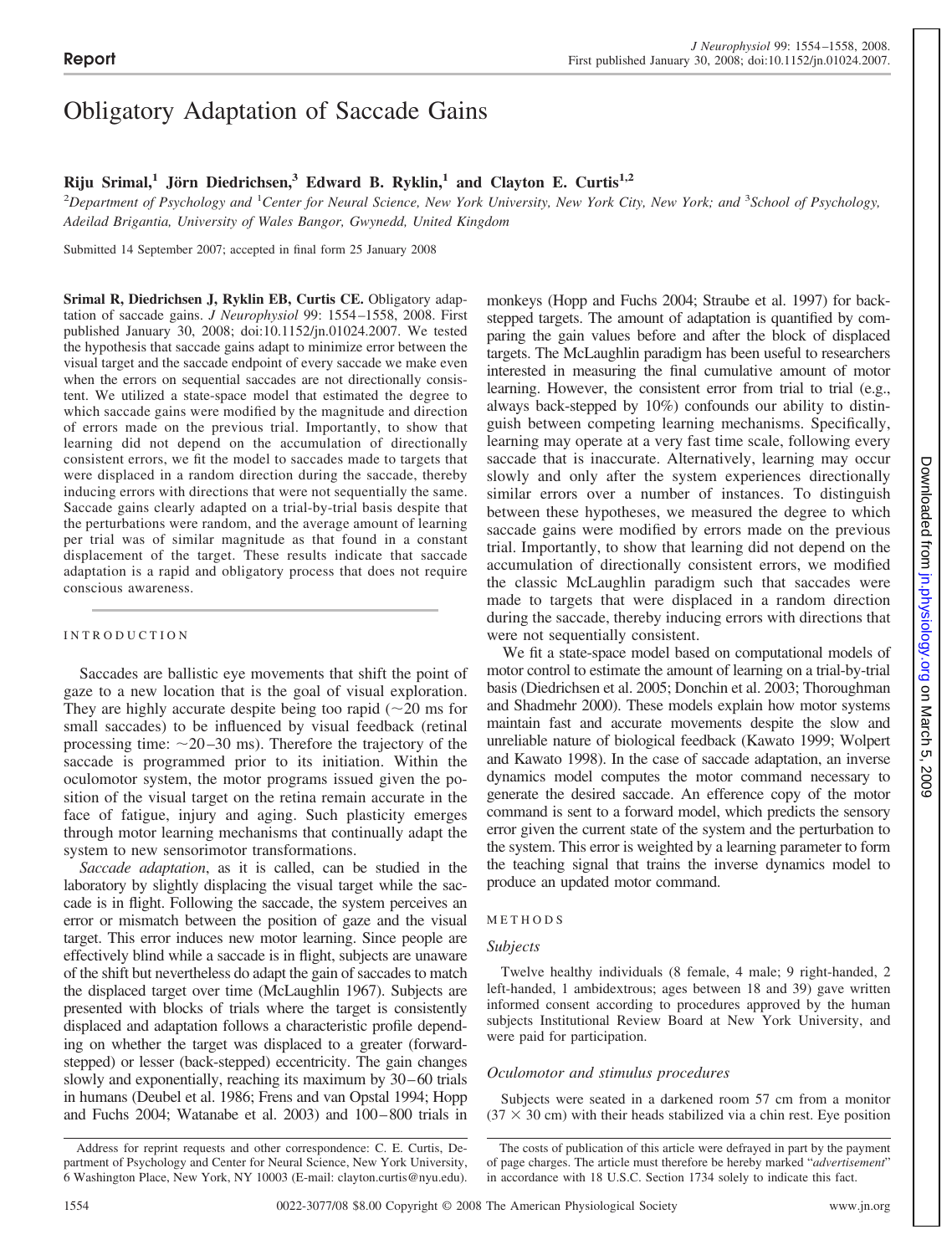was recorded at 240 Hz with an infrared videographic camera (ASL 504; Applied Sciences Laboratories, Bedford, MA). Gray dots that subtended 1° of visual angle were used for fixation and target except during inter-trial intervals when the fixation dot was blue. In-house software (Gramalkn, http://www.ryklinsoftware.com) was used to present stimuli, quantify saccade timing and amplitude, and modify visual displays contingent on eye position. Targeting saccades were detected when the eye position left a 1.5 ° radius circle centered on the fixation point; this, on average across subjects, took  $262 \pm 69$  (SD) ms following the presentation of peripheral visual target. Eye-movement data were transformed to degrees of visual angle, calibrated using a third-order polynomial algorithm that fit eye positions to known spatial positions, and scored off-line with in-house software (GRAPES).

### *Stable adaptation (SA) experiment*

*Preadapt trials* (Fig. 1*A*): subjects maintained fixation (F, gray dot) for 2 s after which a target (T1, gray dot) appeared  $16^{\circ}$  to the left of fixation. Simultaneous with target onset, the fixation point disappeared, and the subject made a saccade to the target location and then after 2 s another saccade back to the blue fixation dot when it reappeared for the randomly varied intertrial interval (1, 1.5, 2, 2.5, 3 s). The fixation dot reappeared in a new location (1 of 6 possible locations along the horizontal axis  $-5$ , 6, 7, 8, 10, or 11 $\degree$ ) and the target location was always 16° to the left of it. *Adapt trials* (Fig. 1*B*): the task was the same as during preadapt trials, except that when the saccade was detected, the target was stepped backward by 2° along the horizontal axis (T2). *Postadapt trials* (Fig. 1*A*): same as preadapt trials.

### *Random adaptation (RA) experiment*

*Preadapt trials* (Fig. 1*A*): the trial structure was identical to the stable adaptation preadapt trials (see preceding text). *Adapt trials* (Fig. 1*C*): the task was the same as during preadapt except when the saccade was detected, the target was either stepped backward (T2) by  $2^{\circ}$  or forward (T3) by  $1^{\circ}$  (to help compensate for inherent hypometricity of saccades) along the horizontal axis in pseudorandom order. *Postadapt trials* (Fig. 1*A*): same as preadapt trials. The random displacement sequence was identical for all subjects.

In both experiments, subjects performed a block of preadapt (100 trials), a block of adapt (200 trials), followed by a block of postadapt trials (100 trials). The same group of 12 subjects performed the RA then SA experiments, and all, but one, were naive to the experiment and the study's goals. All subjects underwent a postadaptation session to reverse saccadic gain adaptation and prevent carry-over effects. Importantly, subjects reported after the experiment that they did not notice the target jumps.

#### *Analysis*

Calibrated eye-position data were converted to saccadic gain values  $(saccadic gain = amplitude of saccade/target eccentricity) for subsequent$ quent analysis.

MAGNITUDE AND RATE OF GAIN ADAPTATION. To determine the magnitude of adaptation and whether the gain change between the preadaptation trials and the adapted trials was significant, we calculated the mean of the gains during the last third of the preadaptation trials and the last third of the adapt trials and did a paired sample *t*-test.

For the SA condition, we determined the rate constant of adaptation by fitting an exponential function of the following form (Fujita et al. 2002) to the adaptation data

$$
a(t) = a_{x} + (a_{0} - a_{x})e^{-t/\tau}
$$

where,  $a(t)$  = curve fitted gain for trial *t*;  $a_x$  = mean adaptive gain value;  $a_0$  = mean preadaptive gain value;  $t = \text{trial number}$ ;  $\tau = \text{time}$ constant for adaptation.  $\tau$  was calculated using a nonlinear leastsquares algorithm.

STATE-SPACE ADAPTATION MODEL. To quantify learning during both our experimental conditions, we fit our data to a state-space model based on a feedforward theory of motor learning. This model comes from control theory and relates a number of input to a number of output variables via a set of state variables. Such state-space models can be used to represent the output of a visuomotor control system as a function of the input and of the hidden state of the system at a particular moment in time, i.e., within a given motor trial. More importantly, they can be used to describe the temporal dynamics of how the hidden state develops over time, i.e., how the visuomotor system learns from trial to trial. The model allows us to accurately quantify learning on a trial-by-trial basis, which cannot be done by simpler percentage gain change calculations. Similar approaches have been used to model learning and generalization in a force-field reaching task (Diedrichsen et al. 2005; Donchin et al. 2003; Smith et al. 2004; Thoroughman and Shadmehr 2000) as well as during sensorimotor adaptation to altered visual feedback (Cheng and Sabes 2006). The model we use is defined by two equations. The output equation states that the saccade gain produced on trial  $n(y_n)$ is determined by the adaptive state of the system  $(z_n)$  plus some random noise  $(\varepsilon_n)$ 

 $y_n = z_n + \varepsilon_n$ 

Second, the state-update equation states that the adaptive state of the next trial  $z_{n+1}$ , is calculated by updating the current predicted gain,  $z_n$ , by a certain proportion (*B*) of the difference between the predicted saccade gain on the current trial and the target perturbation  $(u_n)$ . Therefore the learning rate parameter *B* determines how fast the system adapts to a new saccade gain





FIG. 1. Experimental paradigms. *A*: pre- and postadapt trial structure for both conditions were the same. A fixation dot, F, appeared for 2 s followed by a target, T1. *B*: during stable adapt (SA) trials, the target, T1, was back-stepped to T2. *C*: during random adapt (RA) trials, the target, T1, was randomly back-stepped to T2 or forward-stepped to T3 during the saccade.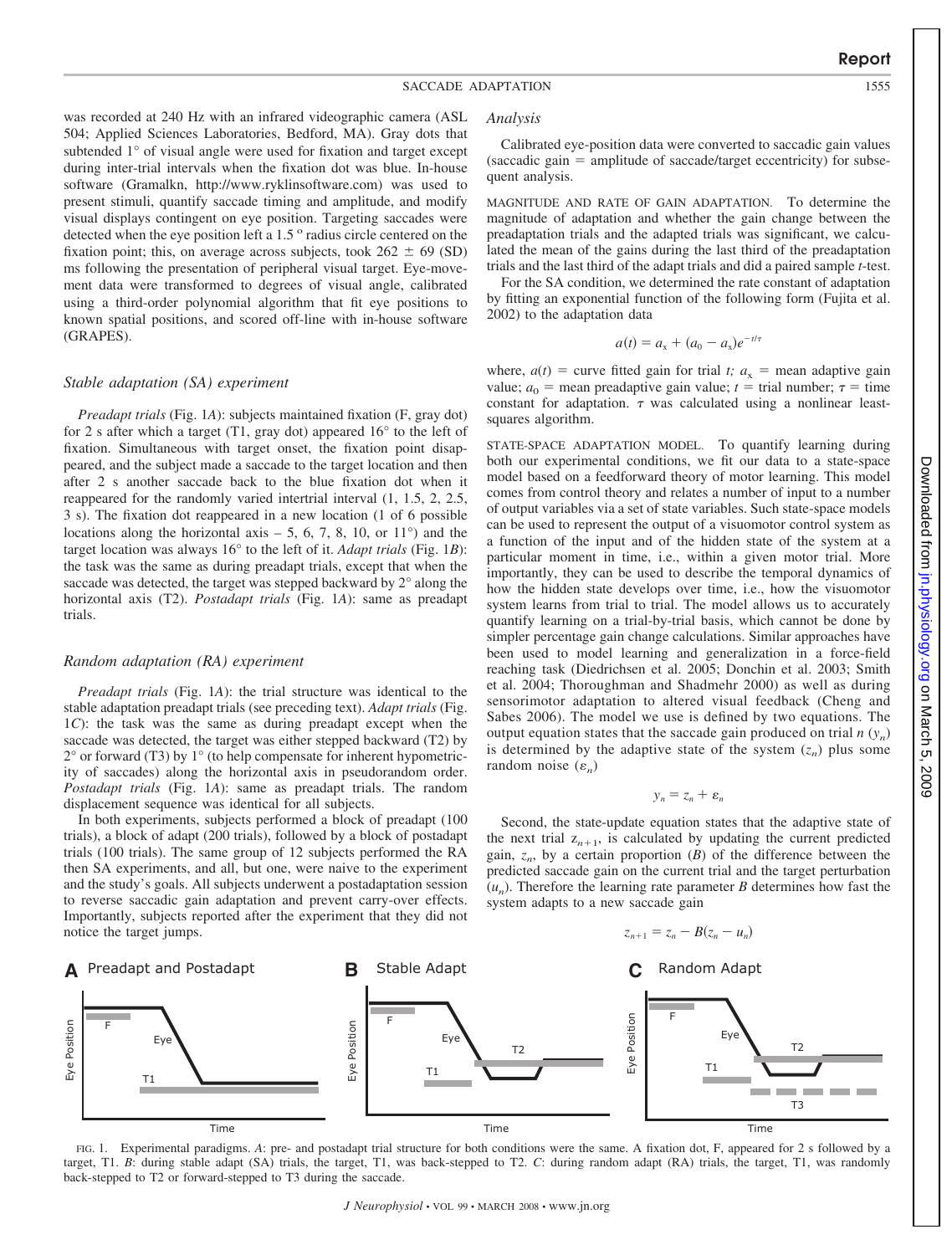For each subject's data, we used a nonlinear least squares algorithm to solve for the *B* parameter, an index of the amount of learning. To account for individual differences in inherent hypometricity, we set the starting value of  $z<sub>n</sub>$  to be the mean gain of the last third of each subject's preadaptive trials.

#### RESULTS

#### *Magnitude and rate of adaptation during SA*

As expected, during the SA paradigm the gain of saccades reduced exponentially over the course of the adapt block. Figure 2A shows the adaptive gain change for a representative subject. During the preadapt block, saccade gains were slightly hypometric, reaching 99% of the visual target's eccentricity on average. By the end of the adapt block, the average saccade amplitude shortened to 58% of the back-stepped distance or  $\sim 1.2^{\circ}$ ,  $t(56) = 7.38$ ,  $P < 10^{-9}$ . To quantify the rate of adaptation, we fit an exponential function to the saccade gains (green trace) and estimated a rate constant  $(\tau)$  for the adaptation process. The example subject shown in Fig. 2*A* adapted at a rate defined by  $\tau = 84$  trials. We found similar results for the others subjects, where on average they adapted to  $\sim$ 52% of the gain of the back-step and the mean rate constant for the adaptation ( $\tau$ ) was 58  $\pm$  16.3 trials. Overall the mean saccade gains across subjects were significantly smaller when we compared the last third of late-adapt trials to the last third of preadapt trials in the SA condition,  $t(11) = 8.66, P < 10^{-5}$ .

# *State-space model quantification of learning during SA and RA*

Next, we fit the state-space model to each subject's data from the SA and RA experiments and solved for the learning rate parameter, *B*. Again, this parameter estimates how much weight was given to the error experienced on a current trial to predict the gain on the next trial. During SA, subjects significantly adapted their saccade gains by the end of the adapt block, mean *B* value =  $0.02 \pm 0.01$ ,  $t(11) = 2.21$ ,  $P < 0.05$ , which corresponds to an exponential learning rate of 44 trials, thereby corroborating the previous analysis of the amount of adaptation in the SA condition. Moreover, the individual subjects' *B* values had a trend toward negative correlation with the  $\tau$  values estimated in the preceding text from the exponential fits,  $r(10) = -0.42$ ,  $P = 0.18$ , and a positive correlation with the percent amount of adaptation,  $r(10) = 0.69$ ,  $P \le 0.05$ . This correlation is critical because it demonstrates that the *B* parameter is sensitive to learning. Figure 2*A* shows a plot of predicted gain derived from the model for all three stages of the SA experiment for a representative subject. The predicted gain (red trace) has an exponential form as the system changes gain during the adapt block to minimize the error between the saccade endpoint and the back-stepped target.

During the RA condition, the overall saccade gains reduced slightly during the adaptation block compared with the preadapt block,  $t(11) = 4.36$ ,  $P < 0.005$ . However the gain reduction during the RA compared with the SA condition was significantly less, about half  $\lceil -1^\circ \rceil$  gain reduction during SA vs.  $\sim$ 0.5° during RA, *t*(11) = 3.87, *P* < 0.005]. Moreover, this measure of learning is not valid during RA because learning took place in opposing directions, and the true amount of learning is underestimated. To correct for this, we fit the RA data with our state-space model and estimated the true amount of trial-by-trial learning, mean *B* value =  $0.03 \pm 0.001$ ,  $t(11) = 4.22$ ,  $P < 0.01$ . Recall that *B* estimates the degree to which the gain of a given saccade was influenced by the experienced error on the past trial. Figure 2*B* shows a plot of predicted gain (red line) calculated by the state-space model for the course of an entire RA experiment for a representative subject.



Next, we compared the amount of learning during the SA and RA conditions with a paired *t*-test across individuals. The

FIG. 2. Saccade gains before, during, and after adaptation from an example subject. *A*: during the SA block, the target (blue trace) was back-stepped during the saccade. The saccade gain (black dots) steadily adapted to match the new target location at a characteristic exponential rate (green trace). State-space model fit for the predicted gain (*z*; red trace) reached an asymptote during SA as the saccadic system adapted to constant error signals. *B*: during the RA block, the target gain was randomly stepped to 2° backward or 1° forward (blue trace). The predicted gain (*z*; red trace) fluctuated between the 2 target perturbations as the saccadic system learned from random error signals on each trial. *C*: mean saccade amplitude adjustment for each subject in response to positive visual errors (overshooting target) during SA and RA learning and in response to negative visual errors (undershooting target) during RA learning. In response to positive visual errors, saccades became more hypometric (negative saccadic adjustment). In response to negative visual errors, saccades became more hypermetric. Each dot is an individual subject's mean saccade amplitude adjustment. Lines and error bars represent sample mean  $\pm$  SE for each condition.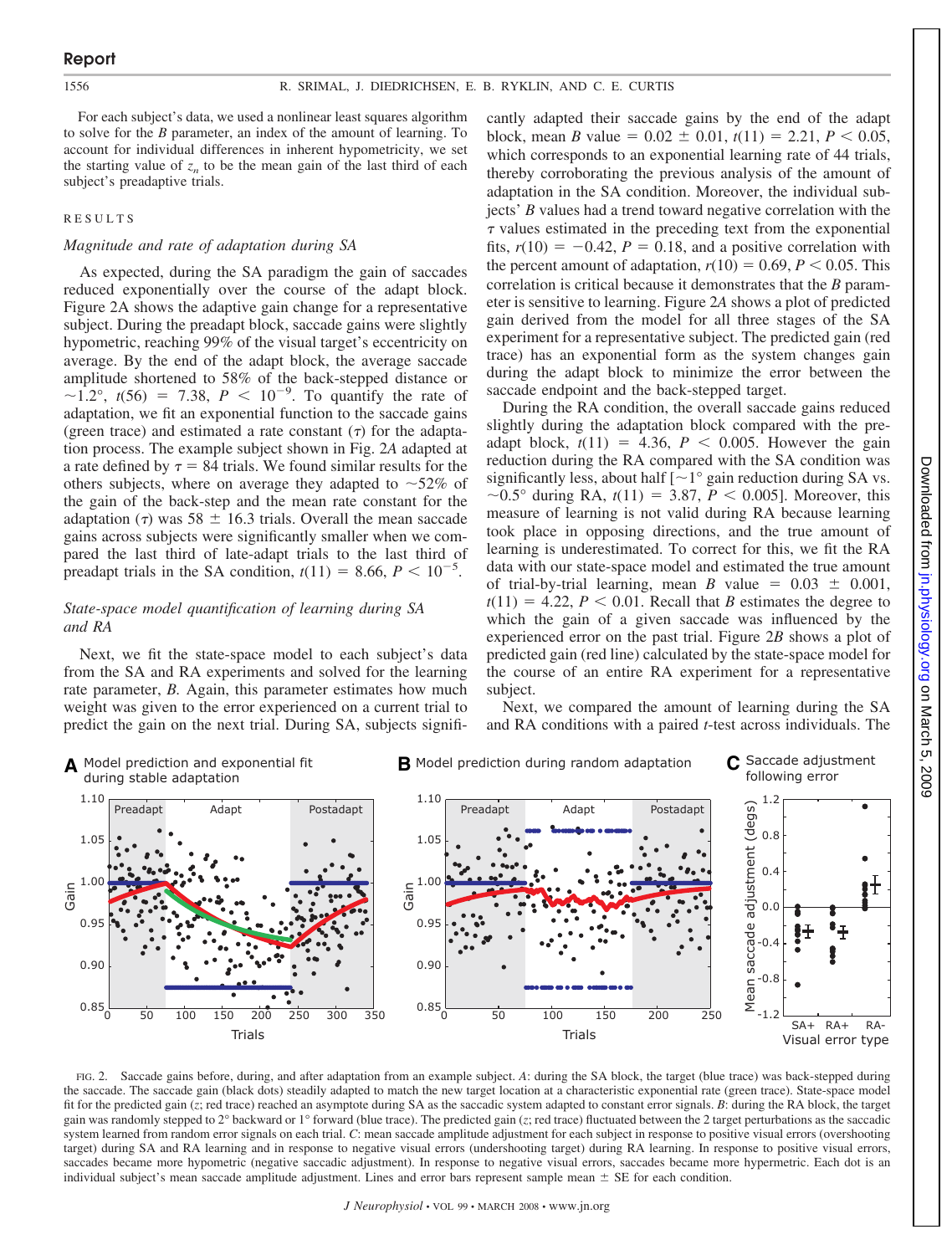*B* values estimated during the SA condition were not significantly different from those estimated during the RA condition,  $t(11) = 0.61, P > 0.4$ . This indicates that on a trial-by-trial basis the saccade gains adapted to a similar degree during the SA and RA conditions. However, the *B* values from SA and RA did not significantly correlate across subjects,  $r(10)$  =  $-0.26$ ,  $P > 0.4$ , indicating that the strongest learners in SA were not necessarily the strongest learners in RA. Although this could indicate that different mechanisms support learning in SA and RA, several issues preclude this interpretation. One would expect an individual's SA and RA learning parameters to be correlated only if they measure stable trait-like aptitudes that were consistently expressed over the two different testing sessions. Additionally, the RA session always preceded the SA session leaving open the possibility that an order effect masked a potential correlation. Finally, it may be the case that a good learner is one that is not only sensitive to error feedback, but one that also discounts feedback when it is unreliable as was the case in the RA condition. All of these uncontrolled factors could have affected the correlation between SA and RA learning.

#### *Trial-by-trial gain changes following induced errors*

The results of our model suggest that the saccade gain for any given saccade is influenced by the direction of the error experienced even when the error signal is not consistent. An earlier study found evidence in favor of this idea (Desmurget et al. 2000). They reported that saccades had greater amplitudes on trials following random forward-steps compared with saccades on trials following random back-steps. However, they did not calculate the actual visual error on each trial. They assumed that on trials with forward jumps, the saccades always undershot the target, thus driving saccade lengthening on the subsequent trial and the opposite phenomenon on trials with back-steps. Although rare, this may not always be the case as saccades can overshoot forward-stepped targets and undershoot back-stepped targets due to noise in the system. In our data, subjects undershot the back-stepped target 14% of the trials (range:  $0-40\%$  of trials) and overshot the forwardstepped target 8% of the trials (range:  $0-38\%$ ). Thus we used the difference between the stepped target and the actual saccade endpoint as a metric of visual error. Visual error, in the form of a feedback signal, is thought to drive learning in the system (although see Bahcall and Kowler 2000; Bonnetblanc and Baraduc 2007).

We divided RA trials into those in which subjects experienced positive and negative visual errors due to overshooting or undershooting the stepped target, respectively. The average saccade adjustment (i.e., difference between the gain on the current trial and the gain on the next trial) following positive errors (i.e., overshot the stepped target) was  $-0.26 \pm 0.06^{\circ}$ , and the average adjustment following negative errors (i.e., undershot the stepped target) was  $0.21 \pm 0.09^{\circ}$  in the opposite direction. Although the difference in these saccade adjustments  $(0.47 \pm 0.05^{\circ})$  was significant,  $t(11) = 3.53$ ,  $P < 0.005$ , the amplitude of adjustment in each direction was not different from one another. These results support and extend the observation of Desmurget et al. (2000). More importantly, they corroborate our state-space model; the significant *B* values of which indicate that learning occurred during the RA condition. To compare the average saccade adjustment following a positive visual error during RA  $(-0.26 \pm 0.06^{\circ})$  to that during SA, where the magnitude of errors exponentially decreased as the saccade gains reduced, we focused on the trials during the dynamic portions of the exponential fits when the gains were adjusting. Otherwise the errors and subsequent gain adjustments were negligible and could not be compared with RA. We therefore limited our analyses to the dynamic portion of the learning, specifically, between the first adapt trial to the trial in which the exponential fit reached asymptote (i.e., maximum gain reduction). Following positive visual errors, saccade gains reduced by an average of  $-0.23 \pm 0.09^{\circ}$  during SA, which was not significantly different from that observed during RA,  $t(11) = 0.63$ ,  $P = 0.54$ . In Fig. 2*C*, for each subject, we show the mean saccade amplitude adjustment following positive errors during the SA and RA conditions and following negative errors during the RA condition. In response to positive errors during SA and RA, the subjects shortened their saccade amplitudes on the next trial. In response to negative errors during RA, they lengthened their saccade amplitudes on the next trial. Neither the condition (SA vs. RA) nor the direction of visual error (overshoot vs. undershoot) affected the size of the saccade adjustment on the next trial; both adjustments were around 1/4 to 1/5 of a degree. Moreover, the amount of saccade adjustment following errors during SA and RA showed a trend of positive correlation across subjects,  $r(10) = 0.51$ ,  $P = 0.09$ . Together, these data suggest that following a saccade error, the amplitude of the next saccade is adjusted by about 1/4 to 1/5 of a degree to compensate for the error. Desmurget et al. (2000) reported a slightly larger average gain adjustment of about 1/3 of a degree during RA. If the adjustments were consistent across trials, subjects should have adapted to the 2° back-step during SA in no more than  $\sim$  20 trials. However, subjects took on average 58 trials for their gains to stabilize and only adapted to about half of the full target back-step. This apparent overestimate of the trial-by-trial adjustment in saccade gains can be explained. Following the few SA trials in which the saccade undershot the back-stepped target, subjects made large positive corrections to their next saccade (i.e.,  $1.12 \pm 0.48^{\circ}$ , mean  $\pm$ SD), which had the effect of slowing the rate of adaptation.

#### DISCUSSION

Learning is traditionally viewed as an adaptive change in behavior. For instance, in the stable saccade adaptation experiment when the target was back-stepped on every trial, the error distance between the saccade endpoints and the backstepped visual targets got smaller over time. In essence, the subjects learned. Their performance improved as their saccade gains adapted to the new sensorimotor transformation. We also found evidence that subjects learned even when their performance could not improve because the error on any given trial did not predict the direction with which the target would be displaced on the next trial. To quantify learning under such circumstances when it cannot be inferred by an exponential decrease in saccade gains over the course of many trials, we adopted a model based on linear dynamical systems that has been used to model trial-by-trial learning of reaching movements (Diedrichsen et al. 2005; Donchin et al. 2003; Thoroughman and Shadmehr 2000). Fitting the model to data from the random saccade adaptation